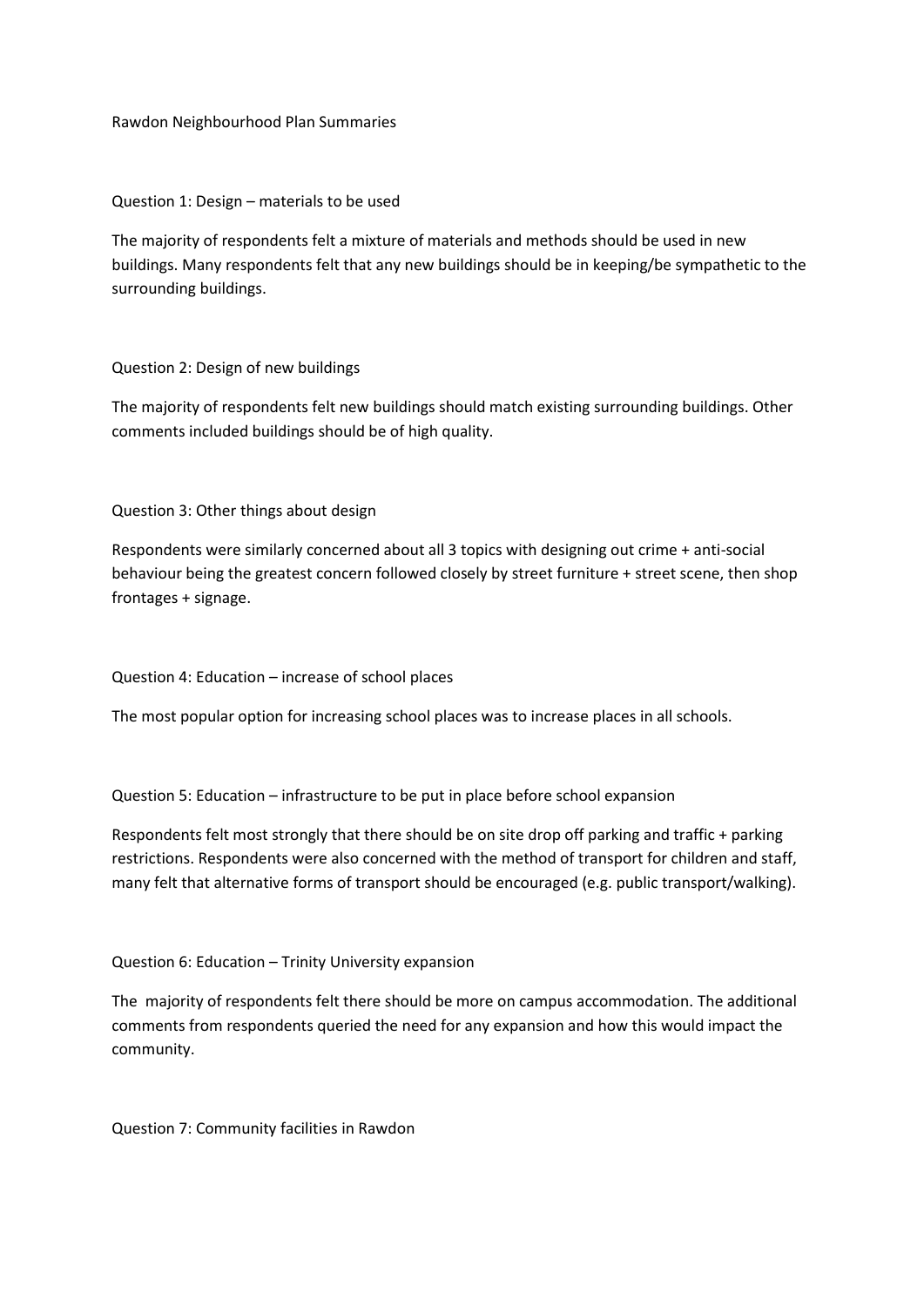Of the respondents who answered this question the most commonly used facilities included green spaces and the library. 132 respondents did not answer the question suggesting a lack of awareness of facilities.

Question 8: Facilities outside Rawdon

The most commonly used facilities were the cinema and swimming pool, however respondents used a wide range of facilities outside Rawdon from running clubs to the theatre.

Question 9: The most important facilities in Rawdon

Rawdon Billing was the most important leisure facility for respondents followed by Micklefield Park. Sports fields/clubs, the library and community facilities were also classes as important.

Question 10: Conservation of Rawdon

Green spaces and the countryside were seen by respondents as important areas that should be conserved. The village identity was also ranked highly as something that should be protected.

Question 11: How to deal with the conservation area

The majority of respondents felt that Rawdon's conservation areas should be strengthened and expanded. Rawdon Billing and Town Street were areas suggested by respondents as areas to protect.

Question 12: Heritage buildings

The majority of respondents felt that heritage buildings should be retained and many also felt that they should be listed. Other comments suggested finding modern uses for heritage buildings.

Question 13: Youth facilities

Respondents felt that developers should include open spaces, funding for services in Rawdon and activity sites.

Question 14: Where should youth and elderly facilities be located?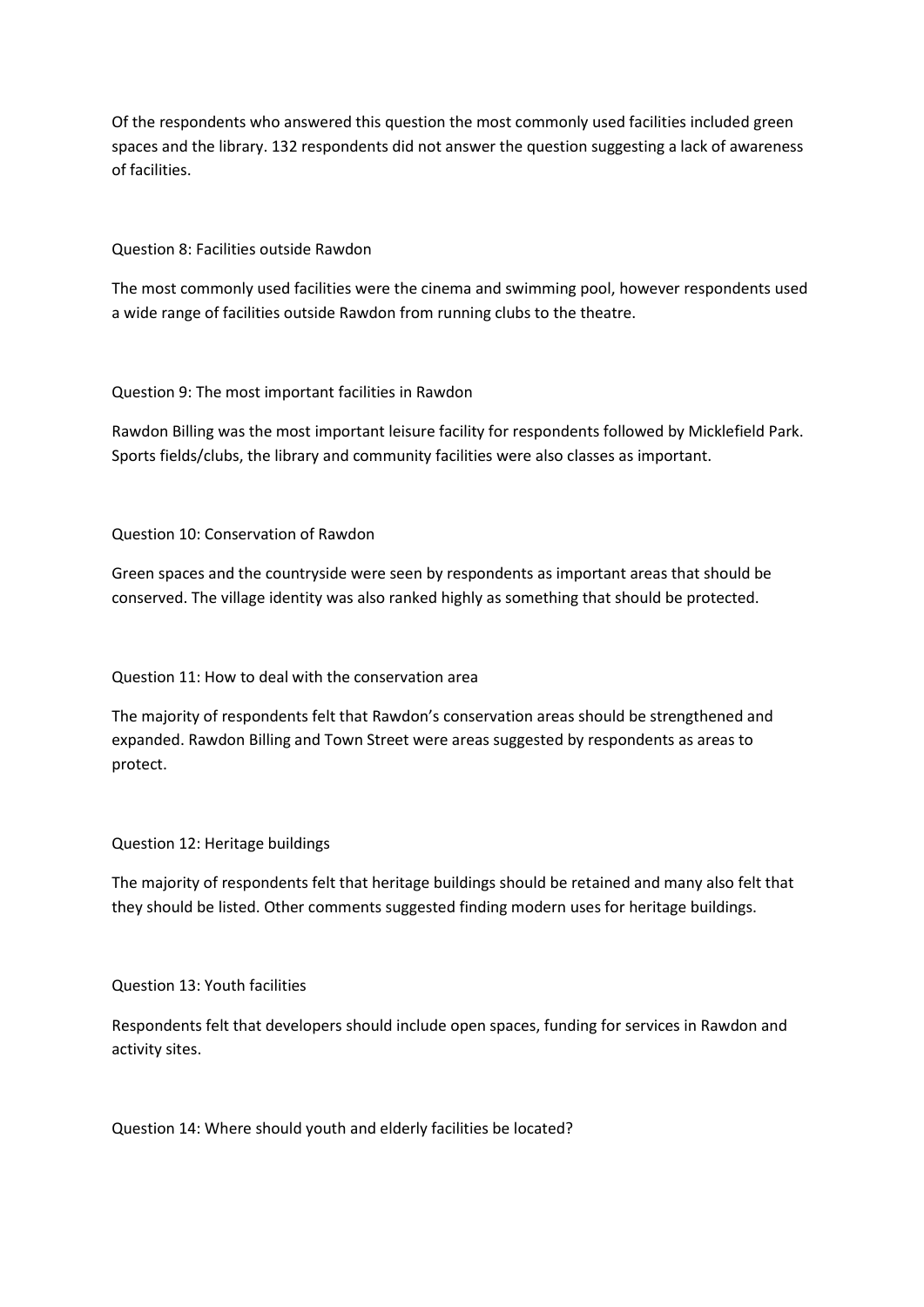166 respondents did not answer this question; however Micklefield Park was the most common place to be identified as a place where facilities could be located. The most common facilities that respondents felt would be useful were community activities/clubs for both the youth and the elderly.

### Question 15: Retired facilities

Respondents felt that developers should be required to provide affordable retirement housing, sheltered retired accommodation and funding for services in Rawdon. Many respondents felt that they would open up housing for families in the area.

## Question 16: Shopping scene

The majority of respondents favoured traditional shop frontages with many requesting a farmers' market.

## Question 17: Preservation of independent shops

The majority of respondents felt greater parking provision in shopping areas would help preserve independent shops along with putting planning restrictions on the use of shops.

# Question 18: Shops that should be encouraged

Respondents were keen to have a variety of shops including greengrocers and independent shops being most popular. Respondents were less keen on having chain/large retailers.

#### Question 19: Where should roads be improved?

Respondents identified a number of areas of concern; most common were the A65 and A658 with congestion being key. Respondents were also concerned with the number of potholes in the area and traffic calming measures.

#### Question 20: Services that need a larger provision

Respondents were very concerned about the provision of services. Doctors, dentists and schools were all similarly seen as important and in need of a larger provision. Many of the additional comments mentioned the need for NHS dentists.